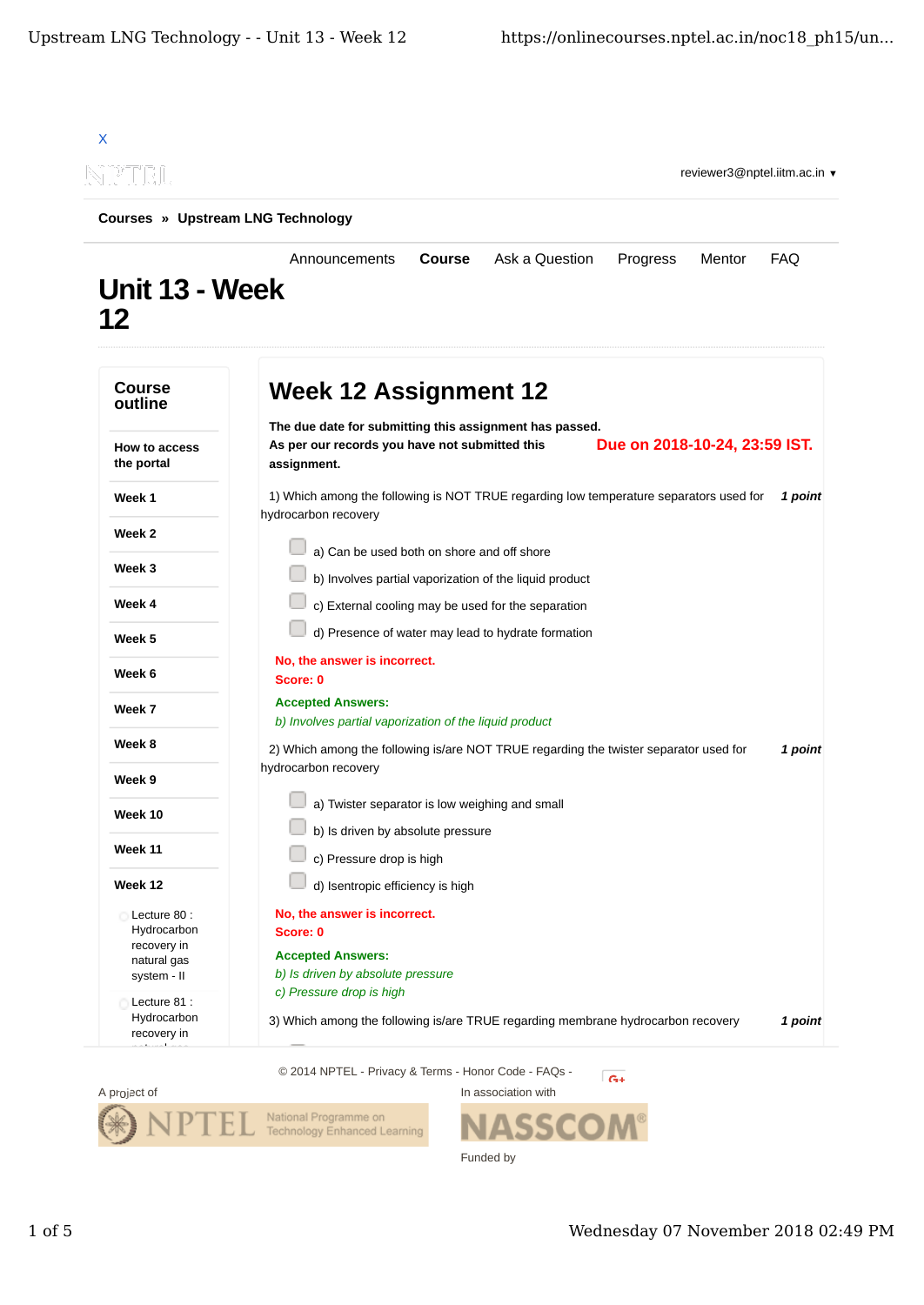## Upstream LNG Technology - - Unit 13 - Week 12

Interactive **Session with Students** 

| Lecture 83:                                                         | Score: 0                                                                                                                                                                                                                                               |
|---------------------------------------------------------------------|--------------------------------------------------------------------------------------------------------------------------------------------------------------------------------------------------------------------------------------------------------|
| Piping in<br>natural gas<br>systems - I                             | ce De<br><b>Accepted Answers:</b><br>a. Absence of moving parts<br>b. High turndown ratio                                                                                                                                                              |
| Lecture 84 :<br>Piping in<br>natural gas<br>systems - II            | c. May be used offshore<br>d. Light weight<br>4) A JT-valve is/are always used parallel to the turboexpander to<br>1 point                                                                                                                             |
| Lecture 85:<br>Tutorial on<br>piping in natural<br>gas systems - I  | a. Help in plant start up<br>b. Handle excess gas flow rates                                                                                                                                                                                           |
| Lecture 86:<br>Tutorial on<br>piping in natural<br>gas systems - II | c. To freeze CO2 in the process lines<br>d. Act as standby, if the turboexpander breakdown<br>No, the answer is incorrect.                                                                                                                             |
| Lecture<br><b>Materials</b>                                         | Score: 0<br><b>Accepted Answers:</b>                                                                                                                                                                                                                   |
| Ouiz: Week 12<br>Assignment 12                                      | a. Help in plant start up<br>b. Handle excess gas flow rates                                                                                                                                                                                           |
| <b>Download</b><br><b>Videos</b>                                    | d. Act as standby, if the turboexpander breakdown<br>5) The flow rate of propane in a propane refrigeration system with an evaporator duty of 12.7<br>1 point<br>MJ/hr operating between temperatures 30°F (evaporator) and 105°F (condenser) is about |
| Assignment<br><b>Solution</b>                                       | Properties of Saturated Propane in Engineering Units<br>Kidnay, A.J., Parrish, W.R. and McCartney.<br>Enthalms<br>Entennis                                                                                                                             |

| Liquid<br>Vapor<br><b>Density</b><br><b>Volume</b><br>Temp<br>Pressure<br><b>Temp</b><br>$(b/tt3)$<br>$(ft^3/lb)$<br>(PF)<br>(PF)<br>(psia)<br>Liquid<br>Liquid<br>Vapor<br>Vapor<br>197.620<br>0.06872<br>15.00<br>51.012<br>33.80<br>2.0605<br>30.900<br>0.41994<br>20.00<br>55.844<br>33.57<br>1.8899<br>33.836<br>198,970<br>0.07482<br>0.41908<br>25.00<br>61.011<br>33.34<br>1.7362<br>36.796<br>200.310<br>0.08090<br>0.41827<br>33.10<br>1.5975<br>201.640<br>0.08696<br>30.00<br>66.527<br>39.781<br>0.41751<br>35.00<br>72.406<br>32.86<br>1.4719<br>42.791<br>202,960<br>0.09301<br>0.41680<br>32.62<br>204,270<br>0.41613<br>40.00<br>78.662<br>1.3581<br>45.827<br>0.09905<br>45.00<br>85.310<br>32.38<br>1.2548<br>48.889<br>205,560<br>0.10507<br>0.41550<br>50.00<br>92365<br>32.13<br>1.1607<br>51.979<br>206.830<br>0.11108<br>0.41491<br>55.097<br>55.00<br>99.841<br>31.88<br>1.0749<br>208,090<br>0.11708<br>0.41435<br>60.00<br>107.750<br>0.99652<br>58.245<br>31.62<br>209,330<br>0.12308<br>0.41382<br>65.00<br>116.120<br>31.36<br>0.92479<br>61.422<br>210,560<br>0.12907<br>0.41332<br>70.00<br>211.760<br>124.950<br>31.10<br>0.85903<br>64.630<br>0.13506<br>0.41283<br>75.00<br>134.260<br>212,940<br>0.14104<br>0.41237<br>30.83<br>0.79865<br>67.870<br>80.00<br>144.080<br>30.56<br>0.74310<br>71.144<br>214.090<br>0.14703<br>0.41191<br>85.00<br>154.410<br>30.28<br>0.69192<br>74.452<br>215,220<br>0.15301<br>0.41146<br>90.00<br>216.320<br>0.15900<br>0.41102<br>165,270<br>29.99<br>0.64468<br>71.797<br>95.00<br>176.680<br>29.70<br>0.60102<br>81.178<br>217.390<br>0.16500<br>0.41058<br>29.40<br>0.56059<br>0.17100<br>100.00<br>100.00<br>188,650<br>84.600<br>218,430<br>0.41013<br>105.00<br>201.200<br>29.10<br>0.52310<br>219.430<br>0.40966<br>105.00<br>88.062<br>0.17702<br>110.00<br>214360<br>28.79<br>0.48828<br>91.568<br>220.390<br>0.40918<br>110.00<br>0.18305<br>115.00<br>228.140<br>28.47<br>0.45588<br>95.120<br>221.300<br>0.18911<br>0.40868<br>115.00<br>120.00<br>242,550<br>28.14<br>0.42569<br>98.721<br>222.170<br>0.40814<br>0.19518<br>125.00<br>125.00<br>257.620<br>27.80<br>0.39751<br>102.370<br>222,980<br>0.20129<br>0.40756<br>130.00<br>130.00<br>273.370<br>27.45<br>0.37116<br>106,080<br>223,730<br>0.20743<br>0.40694<br>135.00<br>135.00<br>27.08<br>0.34648<br>109.860<br>224.420<br>0.21361<br>0.40625<br>289.820<br>140.00<br>306.980<br>26.71<br>0.32331<br>113.690<br>225,030<br>0.21984<br>0.40549<br>145.00<br>0.30152<br>117.610<br>225.550<br>0.22613<br>0.40464<br>145.00<br>324.900<br>26.32 | Kidnay, A.J., Parrish, W.R. and McCartney,<br>D.G., 2011. Fundamentals of Natural Gas<br>Processing . CRC Press. |  | <b>Enthalpy</b><br>(Btu/lb) |  | Entropy<br>(Btu/b. <sup>o</sup> F) |  |        |
|-----------------------------------------------------------------------------------------------------------------------------------------------------------------------------------------------------------------------------------------------------------------------------------------------------------------------------------------------------------------------------------------------------------------------------------------------------------------------------------------------------------------------------------------------------------------------------------------------------------------------------------------------------------------------------------------------------------------------------------------------------------------------------------------------------------------------------------------------------------------------------------------------------------------------------------------------------------------------------------------------------------------------------------------------------------------------------------------------------------------------------------------------------------------------------------------------------------------------------------------------------------------------------------------------------------------------------------------------------------------------------------------------------------------------------------------------------------------------------------------------------------------------------------------------------------------------------------------------------------------------------------------------------------------------------------------------------------------------------------------------------------------------------------------------------------------------------------------------------------------------------------------------------------------------------------------------------------------------------------------------------------------------------------------------------------------------------------------------------------------------------------------------------------------------------------------------------------------------------------------------------------------------------------------------------------------------------------------------------------------------------------------------------------------------------------------------------------------------------------------------------------------------------------------------------------------------------------------------|------------------------------------------------------------------------------------------------------------------|--|-----------------------------|--|------------------------------------|--|--------|
|                                                                                                                                                                                                                                                                                                                                                                                                                                                                                                                                                                                                                                                                                                                                                                                                                                                                                                                                                                                                                                                                                                                                                                                                                                                                                                                                                                                                                                                                                                                                                                                                                                                                                                                                                                                                                                                                                                                                                                                                                                                                                                                                                                                                                                                                                                                                                                                                                                                                                                                                                                                               |                                                                                                                  |  |                             |  |                                    |  |        |
|                                                                                                                                                                                                                                                                                                                                                                                                                                                                                                                                                                                                                                                                                                                                                                                                                                                                                                                                                                                                                                                                                                                                                                                                                                                                                                                                                                                                                                                                                                                                                                                                                                                                                                                                                                                                                                                                                                                                                                                                                                                                                                                                                                                                                                                                                                                                                                                                                                                                                                                                                                                               |                                                                                                                  |  |                             |  |                                    |  | 15.00  |
|                                                                                                                                                                                                                                                                                                                                                                                                                                                                                                                                                                                                                                                                                                                                                                                                                                                                                                                                                                                                                                                                                                                                                                                                                                                                                                                                                                                                                                                                                                                                                                                                                                                                                                                                                                                                                                                                                                                                                                                                                                                                                                                                                                                                                                                                                                                                                                                                                                                                                                                                                                                               |                                                                                                                  |  |                             |  |                                    |  | 20.00  |
|                                                                                                                                                                                                                                                                                                                                                                                                                                                                                                                                                                                                                                                                                                                                                                                                                                                                                                                                                                                                                                                                                                                                                                                                                                                                                                                                                                                                                                                                                                                                                                                                                                                                                                                                                                                                                                                                                                                                                                                                                                                                                                                                                                                                                                                                                                                                                                                                                                                                                                                                                                                               |                                                                                                                  |  |                             |  |                                    |  | 25.00  |
|                                                                                                                                                                                                                                                                                                                                                                                                                                                                                                                                                                                                                                                                                                                                                                                                                                                                                                                                                                                                                                                                                                                                                                                                                                                                                                                                                                                                                                                                                                                                                                                                                                                                                                                                                                                                                                                                                                                                                                                                                                                                                                                                                                                                                                                                                                                                                                                                                                                                                                                                                                                               |                                                                                                                  |  |                             |  |                                    |  | 30.00  |
|                                                                                                                                                                                                                                                                                                                                                                                                                                                                                                                                                                                                                                                                                                                                                                                                                                                                                                                                                                                                                                                                                                                                                                                                                                                                                                                                                                                                                                                                                                                                                                                                                                                                                                                                                                                                                                                                                                                                                                                                                                                                                                                                                                                                                                                                                                                                                                                                                                                                                                                                                                                               |                                                                                                                  |  |                             |  |                                    |  | 35.00  |
|                                                                                                                                                                                                                                                                                                                                                                                                                                                                                                                                                                                                                                                                                                                                                                                                                                                                                                                                                                                                                                                                                                                                                                                                                                                                                                                                                                                                                                                                                                                                                                                                                                                                                                                                                                                                                                                                                                                                                                                                                                                                                                                                                                                                                                                                                                                                                                                                                                                                                                                                                                                               |                                                                                                                  |  |                             |  |                                    |  | 40.00  |
|                                                                                                                                                                                                                                                                                                                                                                                                                                                                                                                                                                                                                                                                                                                                                                                                                                                                                                                                                                                                                                                                                                                                                                                                                                                                                                                                                                                                                                                                                                                                                                                                                                                                                                                                                                                                                                                                                                                                                                                                                                                                                                                                                                                                                                                                                                                                                                                                                                                                                                                                                                                               |                                                                                                                  |  |                             |  |                                    |  | 45.00  |
|                                                                                                                                                                                                                                                                                                                                                                                                                                                                                                                                                                                                                                                                                                                                                                                                                                                                                                                                                                                                                                                                                                                                                                                                                                                                                                                                                                                                                                                                                                                                                                                                                                                                                                                                                                                                                                                                                                                                                                                                                                                                                                                                                                                                                                                                                                                                                                                                                                                                                                                                                                                               |                                                                                                                  |  |                             |  |                                    |  | 50.00  |
|                                                                                                                                                                                                                                                                                                                                                                                                                                                                                                                                                                                                                                                                                                                                                                                                                                                                                                                                                                                                                                                                                                                                                                                                                                                                                                                                                                                                                                                                                                                                                                                                                                                                                                                                                                                                                                                                                                                                                                                                                                                                                                                                                                                                                                                                                                                                                                                                                                                                                                                                                                                               |                                                                                                                  |  |                             |  |                                    |  | 55.00  |
|                                                                                                                                                                                                                                                                                                                                                                                                                                                                                                                                                                                                                                                                                                                                                                                                                                                                                                                                                                                                                                                                                                                                                                                                                                                                                                                                                                                                                                                                                                                                                                                                                                                                                                                                                                                                                                                                                                                                                                                                                                                                                                                                                                                                                                                                                                                                                                                                                                                                                                                                                                                               |                                                                                                                  |  |                             |  |                                    |  | 60.00  |
|                                                                                                                                                                                                                                                                                                                                                                                                                                                                                                                                                                                                                                                                                                                                                                                                                                                                                                                                                                                                                                                                                                                                                                                                                                                                                                                                                                                                                                                                                                                                                                                                                                                                                                                                                                                                                                                                                                                                                                                                                                                                                                                                                                                                                                                                                                                                                                                                                                                                                                                                                                                               |                                                                                                                  |  |                             |  |                                    |  | 65.00  |
|                                                                                                                                                                                                                                                                                                                                                                                                                                                                                                                                                                                                                                                                                                                                                                                                                                                                                                                                                                                                                                                                                                                                                                                                                                                                                                                                                                                                                                                                                                                                                                                                                                                                                                                                                                                                                                                                                                                                                                                                                                                                                                                                                                                                                                                                                                                                                                                                                                                                                                                                                                                               |                                                                                                                  |  |                             |  |                                    |  | 70.00  |
|                                                                                                                                                                                                                                                                                                                                                                                                                                                                                                                                                                                                                                                                                                                                                                                                                                                                                                                                                                                                                                                                                                                                                                                                                                                                                                                                                                                                                                                                                                                                                                                                                                                                                                                                                                                                                                                                                                                                                                                                                                                                                                                                                                                                                                                                                                                                                                                                                                                                                                                                                                                               |                                                                                                                  |  |                             |  |                                    |  | 75.00  |
|                                                                                                                                                                                                                                                                                                                                                                                                                                                                                                                                                                                                                                                                                                                                                                                                                                                                                                                                                                                                                                                                                                                                                                                                                                                                                                                                                                                                                                                                                                                                                                                                                                                                                                                                                                                                                                                                                                                                                                                                                                                                                                                                                                                                                                                                                                                                                                                                                                                                                                                                                                                               |                                                                                                                  |  |                             |  |                                    |  | 80.00  |
|                                                                                                                                                                                                                                                                                                                                                                                                                                                                                                                                                                                                                                                                                                                                                                                                                                                                                                                                                                                                                                                                                                                                                                                                                                                                                                                                                                                                                                                                                                                                                                                                                                                                                                                                                                                                                                                                                                                                                                                                                                                                                                                                                                                                                                                                                                                                                                                                                                                                                                                                                                                               |                                                                                                                  |  |                             |  |                                    |  | 85.00  |
|                                                                                                                                                                                                                                                                                                                                                                                                                                                                                                                                                                                                                                                                                                                                                                                                                                                                                                                                                                                                                                                                                                                                                                                                                                                                                                                                                                                                                                                                                                                                                                                                                                                                                                                                                                                                                                                                                                                                                                                                                                                                                                                                                                                                                                                                                                                                                                                                                                                                                                                                                                                               |                                                                                                                  |  |                             |  |                                    |  | 90.00  |
|                                                                                                                                                                                                                                                                                                                                                                                                                                                                                                                                                                                                                                                                                                                                                                                                                                                                                                                                                                                                                                                                                                                                                                                                                                                                                                                                                                                                                                                                                                                                                                                                                                                                                                                                                                                                                                                                                                                                                                                                                                                                                                                                                                                                                                                                                                                                                                                                                                                                                                                                                                                               |                                                                                                                  |  |                             |  |                                    |  | 95.00  |
|                                                                                                                                                                                                                                                                                                                                                                                                                                                                                                                                                                                                                                                                                                                                                                                                                                                                                                                                                                                                                                                                                                                                                                                                                                                                                                                                                                                                                                                                                                                                                                                                                                                                                                                                                                                                                                                                                                                                                                                                                                                                                                                                                                                                                                                                                                                                                                                                                                                                                                                                                                                               |                                                                                                                  |  |                             |  |                                    |  |        |
|                                                                                                                                                                                                                                                                                                                                                                                                                                                                                                                                                                                                                                                                                                                                                                                                                                                                                                                                                                                                                                                                                                                                                                                                                                                                                                                                                                                                                                                                                                                                                                                                                                                                                                                                                                                                                                                                                                                                                                                                                                                                                                                                                                                                                                                                                                                                                                                                                                                                                                                                                                                               |                                                                                                                  |  |                             |  |                                    |  |        |
|                                                                                                                                                                                                                                                                                                                                                                                                                                                                                                                                                                                                                                                                                                                                                                                                                                                                                                                                                                                                                                                                                                                                                                                                                                                                                                                                                                                                                                                                                                                                                                                                                                                                                                                                                                                                                                                                                                                                                                                                                                                                                                                                                                                                                                                                                                                                                                                                                                                                                                                                                                                               |                                                                                                                  |  |                             |  |                                    |  |        |
|                                                                                                                                                                                                                                                                                                                                                                                                                                                                                                                                                                                                                                                                                                                                                                                                                                                                                                                                                                                                                                                                                                                                                                                                                                                                                                                                                                                                                                                                                                                                                                                                                                                                                                                                                                                                                                                                                                                                                                                                                                                                                                                                                                                                                                                                                                                                                                                                                                                                                                                                                                                               |                                                                                                                  |  |                             |  |                                    |  |        |
|                                                                                                                                                                                                                                                                                                                                                                                                                                                                                                                                                                                                                                                                                                                                                                                                                                                                                                                                                                                                                                                                                                                                                                                                                                                                                                                                                                                                                                                                                                                                                                                                                                                                                                                                                                                                                                                                                                                                                                                                                                                                                                                                                                                                                                                                                                                                                                                                                                                                                                                                                                                               |                                                                                                                  |  |                             |  |                                    |  | 120.00 |
|                                                                                                                                                                                                                                                                                                                                                                                                                                                                                                                                                                                                                                                                                                                                                                                                                                                                                                                                                                                                                                                                                                                                                                                                                                                                                                                                                                                                                                                                                                                                                                                                                                                                                                                                                                                                                                                                                                                                                                                                                                                                                                                                                                                                                                                                                                                                                                                                                                                                                                                                                                                               |                                                                                                                  |  |                             |  |                                    |  |        |
|                                                                                                                                                                                                                                                                                                                                                                                                                                                                                                                                                                                                                                                                                                                                                                                                                                                                                                                                                                                                                                                                                                                                                                                                                                                                                                                                                                                                                                                                                                                                                                                                                                                                                                                                                                                                                                                                                                                                                                                                                                                                                                                                                                                                                                                                                                                                                                                                                                                                                                                                                                                               |                                                                                                                  |  |                             |  |                                    |  |        |
|                                                                                                                                                                                                                                                                                                                                                                                                                                                                                                                                                                                                                                                                                                                                                                                                                                                                                                                                                                                                                                                                                                                                                                                                                                                                                                                                                                                                                                                                                                                                                                                                                                                                                                                                                                                                                                                                                                                                                                                                                                                                                                                                                                                                                                                                                                                                                                                                                                                                                                                                                                                               |                                                                                                                  |  |                             |  |                                    |  |        |
|                                                                                                                                                                                                                                                                                                                                                                                                                                                                                                                                                                                                                                                                                                                                                                                                                                                                                                                                                                                                                                                                                                                                                                                                                                                                                                                                                                                                                                                                                                                                                                                                                                                                                                                                                                                                                                                                                                                                                                                                                                                                                                                                                                                                                                                                                                                                                                                                                                                                                                                                                                                               |                                                                                                                  |  |                             |  |                                    |  | 140.00 |
|                                                                                                                                                                                                                                                                                                                                                                                                                                                                                                                                                                                                                                                                                                                                                                                                                                                                                                                                                                                                                                                                                                                                                                                                                                                                                                                                                                                                                                                                                                                                                                                                                                                                                                                                                                                                                                                                                                                                                                                                                                                                                                                                                                                                                                                                                                                                                                                                                                                                                                                                                                                               |                                                                                                                  |  |                             |  |                                    |  |        |

|  | a. 734lb/hr |
|--|-------------|

 $\Box$  b. 12.5lb/hr

 $\Box$  c. 106lb/hr

 $\Box$  d. 547lb/hr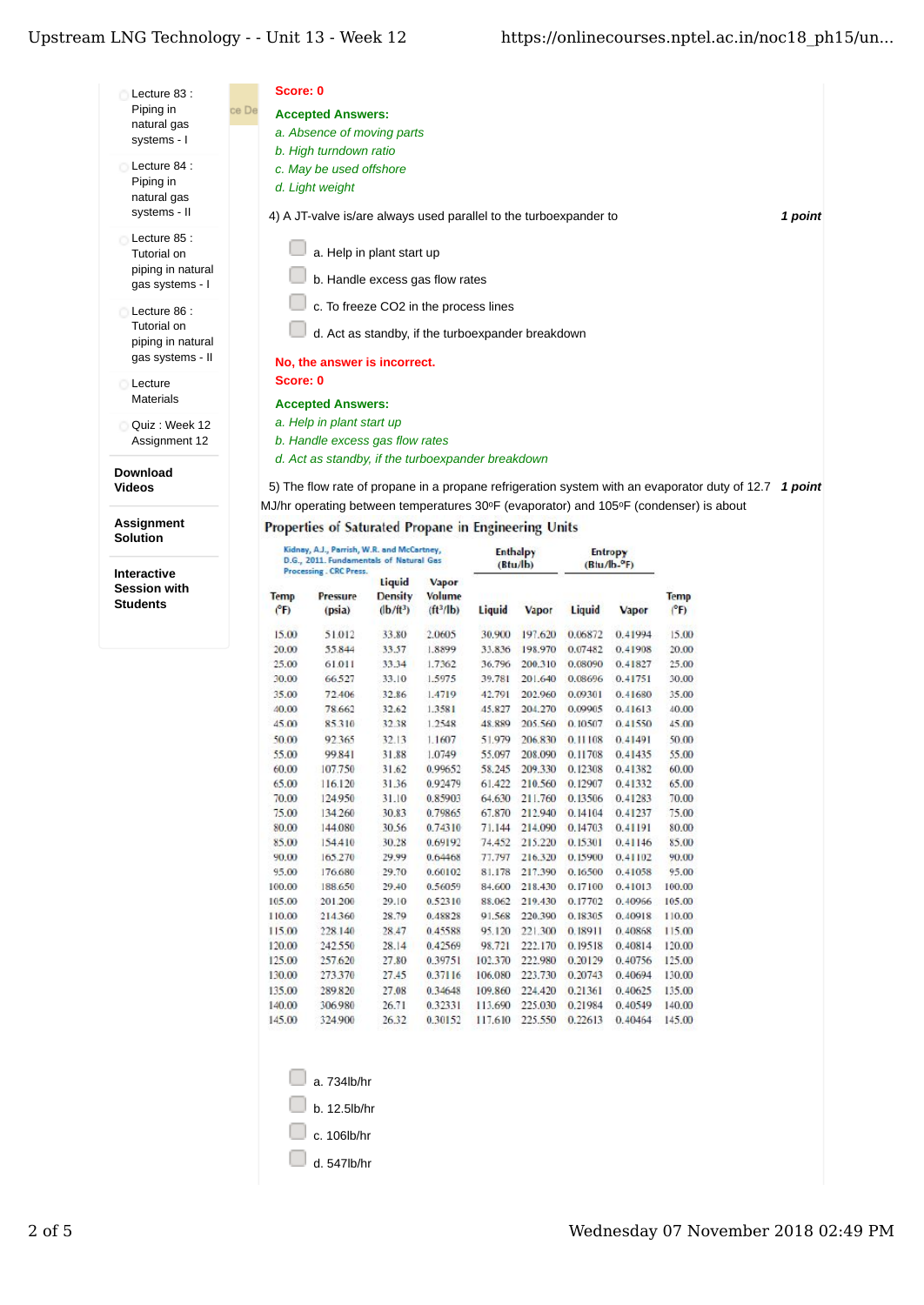| c. 106lb/hr                              | <b>Accepted Answers:</b> |        |        |                                                                                                      |                   |         |        |         |
|------------------------------------------|--------------------------|--------|--------|------------------------------------------------------------------------------------------------------|-------------------|---------|--------|---------|
|                                          |                          |        |        | 6) Use the following information to solve Questions 6 and 7.                                         |                   |         |        | 1 point |
|                                          |                          |        |        | A gas flowing through an NPS 16 pipe, Schedule 10 has a flow rate of 70 MMSCFD, taking standard      |                   |         |        |         |
| as 1.0.                                  |                          |        |        | temperature as 50 °F temperature, and standard pressure as 14.7 psia, and the compressibility factor |                   |         |        |         |
| Nom. Pipe Sizes                          |                          | OD     | OD     | <b>Schedule</b>                                                                                      | Wall              | Wall    | Lbs/Ft | Kg/m    |
| Inches                                   | mm                       | inches | mm     | Designations<br>ANSI/ASME                                                                            | Thickn.<br>inches | Thickn. |        |         |
|                                          | DN                       |        |        |                                                                                                      |                   | mm      |        |         |
| 16"                                      | 400                      | 16.000 | 406.40 | 10                                                                                                   | 0.250             | 6.35    | 42.050 | 62.58   |
| a. 0.987<br>b. 1.78                      |                          |        |        |                                                                                                      |                   |         |        |         |
|                                          | c. 0.652                 |        |        |                                                                                                      |                   |         |        |         |
|                                          |                          |        |        |                                                                                                      |                   |         |        |         |
|                                          | d. 0.235                 |        |        |                                                                                                      |                   |         |        |         |
| No, the answer is incorrect.<br>Score: 0 |                          |        |        |                                                                                                      |                   |         |        |         |
| <b>Accepted Answers:</b><br>c. 0.652     |                          |        |        |                                                                                                      |                   |         |        |         |
|                                          |                          |        |        | 7) The flow velocity of the gas, in ft/s, at 90°F and 1500 psig is                                   |                   |         |        |         |
| a. 5.80                                  |                          |        |        |                                                                                                      |                   |         |        |         |
| b. 12.5                                  |                          |        |        |                                                                                                      |                   |         |        | 1 point |
| c. 1.25                                  |                          |        |        |                                                                                                      |                   |         |        |         |
| d. 4.74                                  |                          |        |        |                                                                                                      |                   |         |        |         |
| No, the answer is incorrect.             |                          |        |        |                                                                                                      |                   |         |        |         |
| Score: 0                                 |                          |        |        |                                                                                                      |                   |         |        |         |
| <b>Accepted Answers:</b>                 |                          |        |        |                                                                                                      |                   |         |        |         |
| a. 5.80                                  |                          |        |        |                                                                                                      |                   |         |        |         |

|                 | Nom. Pipe Sizes |        | OD     |                                  | OD                | Schedule      |         | Wall   | Lbs/Ft | Kg/m |
|-----------------|-----------------|--------|--------|----------------------------------|-------------------|---------------|---------|--------|--------|------|
| Inches          | mm<br>DN        | inches | mm     | <b>Designations</b><br>ANSI/ASME | Thickn.<br>inches | Thickn.<br>mm |         |        |        |      |
| 20 <sup>o</sup> | 500             | 20.000 | 508.00 | XS/30/80S                        | 0.500             | 12.70         | 104.130 | 154.97 |        |      |

The flow rate of the gas, in MMSCFD, is



3 of 5 Wednesday 07 November 2018 02:49 PM